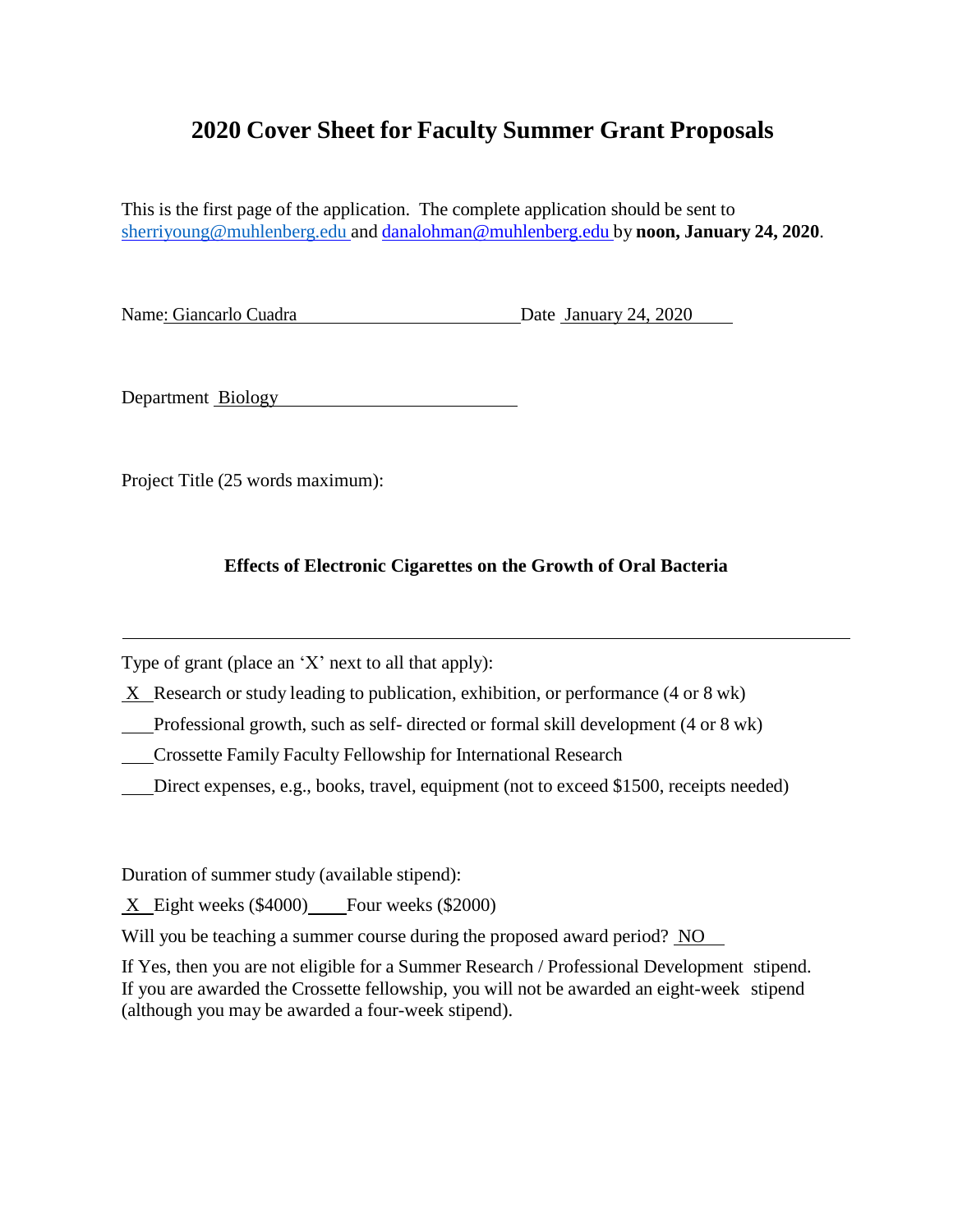# **Effects of Electronic Cigarettes on the Growth of Oral Bacteria**

# **Abstract:**

The use of electronic cigarettes (ECIG) has increased over the past decade. The oral cavity is the home of hundreds of species of oral bacteria, including commensal (harmless) as well as pathogenic (harmful) organisms. The aim of this project is to test the effects of ECIG liquid without and with flavors on the growth of oral bacteria. To test this, we will grow each bacteria species while exposed to different ECIG liquids and measure growth rates, comparing to untreated controls. These results will improve our understanding of the effects of ECIG as they relate to oral disease.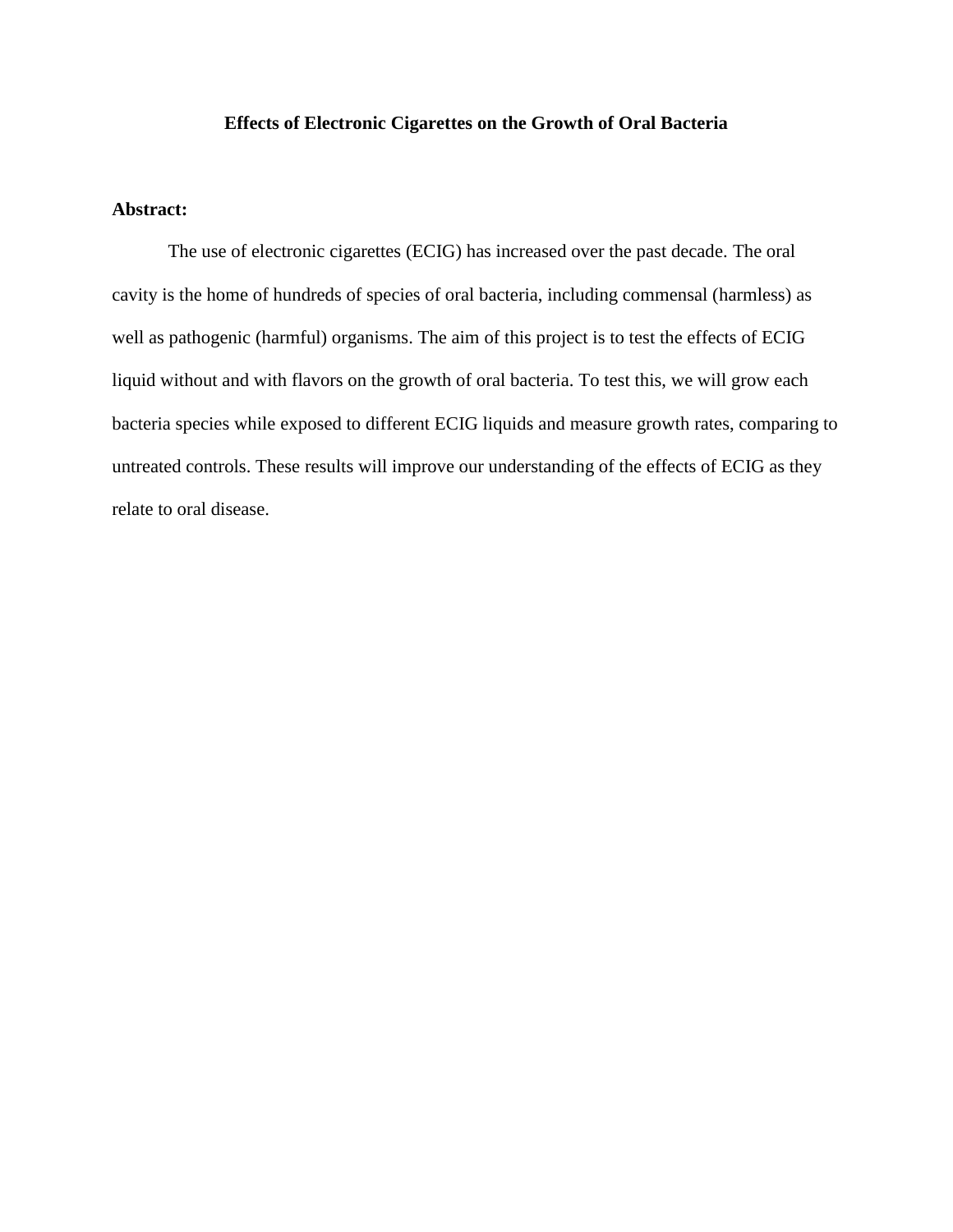## **Project Statement:**

Electronic cigarettes (ECIG) were first developed with the intention to help with cessation of cigarette smoking. These devices consist of a battery, a tank for a liquid and a heating element that vaporizes said liquid prior to inhaling (14). There are hundreds of different brands of ECIG liquids (e-liquids) with thousands of different flavors (10). Alarmingly, children in middle school and high school are a significant population of ECIG consumption and are the target of ECIG marketing (11).

There are over one hundred published studies describing the effects of e-liquid or ECIG vapor in the airway and lung tissue. The major trends in this field is that the flavors are the most harmful ingredient of e-liquid or its vapor. These effects lead to tissue irritation, strong inflammation and injury, sometimes causing loss of function in air exchange (8). Such effects have resulted in several cases (including death) of what is now known as ECIG or vaping related acute lung injury (7).

The oral cavity houses hundreds of bacterial species, which live with each other and with the human host. In health, the interactions between bacteria and the host remain at homeostasis (1). Oral bacteria live on all surfaces of the mouth. On the teeth, these bacteria form communities referred to as dental plaque, which is an example of bacterial biofilms. Under the microscope, these biofilms include several different types of species attached to the dental surface (9). The numbers of oral pathogenic bacteria in dental plaque biofilms stay low, preventing the human host from developing any diseases. However, interference of the interactions between bacteria, or interactions between the host and bacteria, could result in a severe change that may lead to oral anomalies such periodontal disease (2) and even diseases beyond the oral cavity including diabetes, cardiovascular disease, pregnancy complications and Alzheimer's disease (3,5,6,13).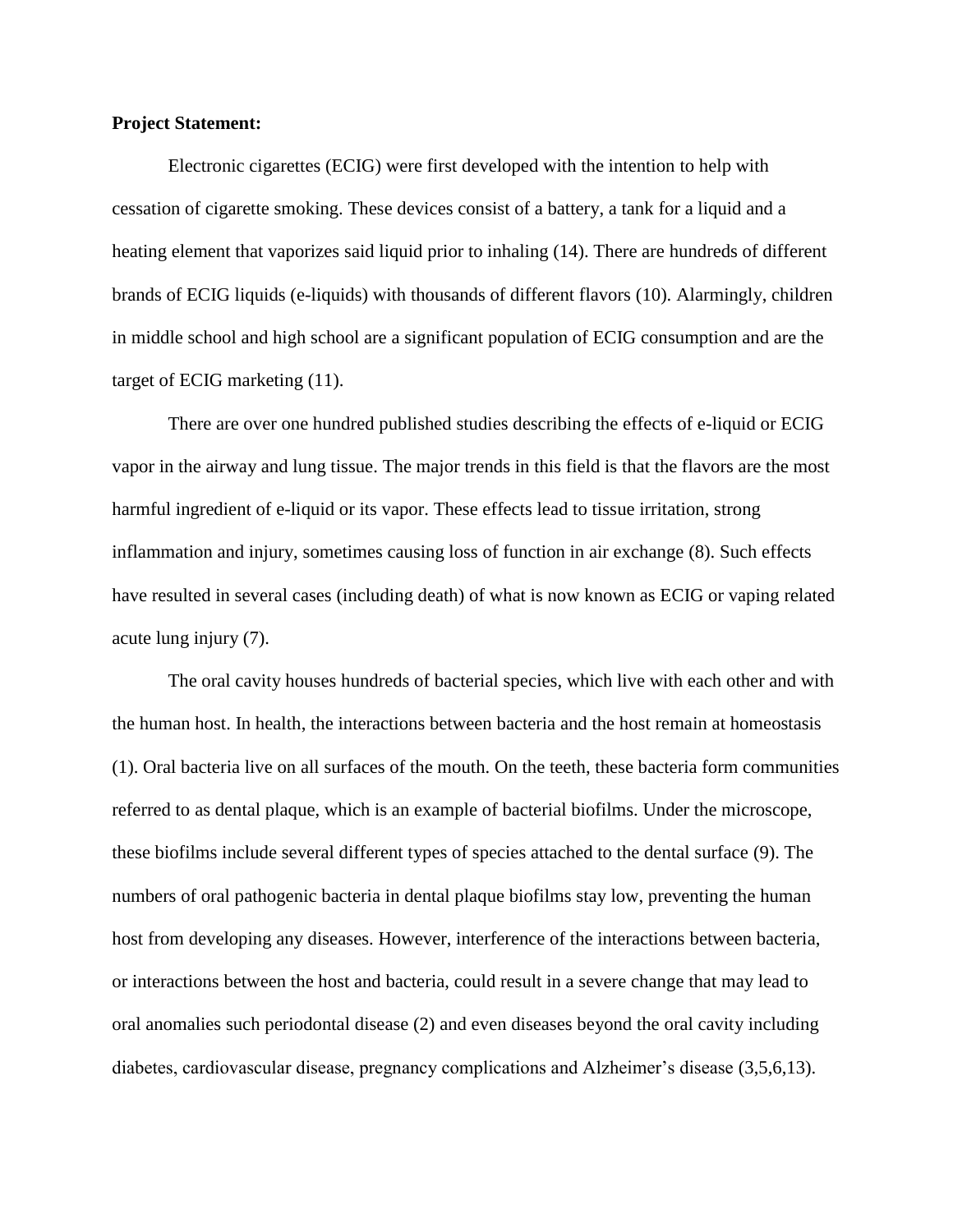To date, little information is available on the effect of e-liquid or ECIG vapor on the oral environment. Only five articles directly test the effects of e-liquids or ECIG vapors on oral microbes, and four of these studies focus on oral bacteria. Two of the four published studies in oral bacteria were generated by our laboratory here at Muhlenberg College in collaboration with Dr. Palazzolo's laboratory at Lincoln Memorial University in Harrogate, TN. In our studies, oral commensal bacteria were exposed to flavorless e-liquid or traditional cigarette smoke and the results show little to no effect by the flavorless e-liquid to very harmful effects by traditional cigarette smoke (4,12). There are no studies to date that address the effects of e-liquids or vapors containing flavors on the growth of oral pathogenic bacteria. Therefore, the aim of this study is to investigate the effects of e-liquids with different flavors on the growth of oral bacteria. The results of this work will help us better understand the changes in bacteria-bacteria interactions and the potential gain in growth of pathogenic bacteria over commensal species.

## **Materials and Methods:**

Four species of commensal bacteria including *Streptococcus gordonii*, *Streptococcus oralis*, *Streptococcus mitis* and *Streptococcus intermedius* as well as three species of pathogenic bacteria including *Porphyromonas gingivalis*, *Fusobacterium nucleatum* and *Aggregatibacter actinomycetemcomitans* will be employed in this project. Bacteria will be grown in broths with nutrients appropriate for each strain at 37° Celsius (human body temperature). Each broth will contain a final volume of 1% to 5% of e-liquid with five different flavors: blueberry, cinnamon, menthol, strawberry and tobacco. In addition, in separate test tubes no e-liquid will be added to broths, which will serve as controls. As bacteria grow in their broths, absorbance of the cultures will be read using a spectrophotometer at 595 nm wavelength. Absorbance will be measured at 0, 2, 4, 6, 8 and 24 hours of growth.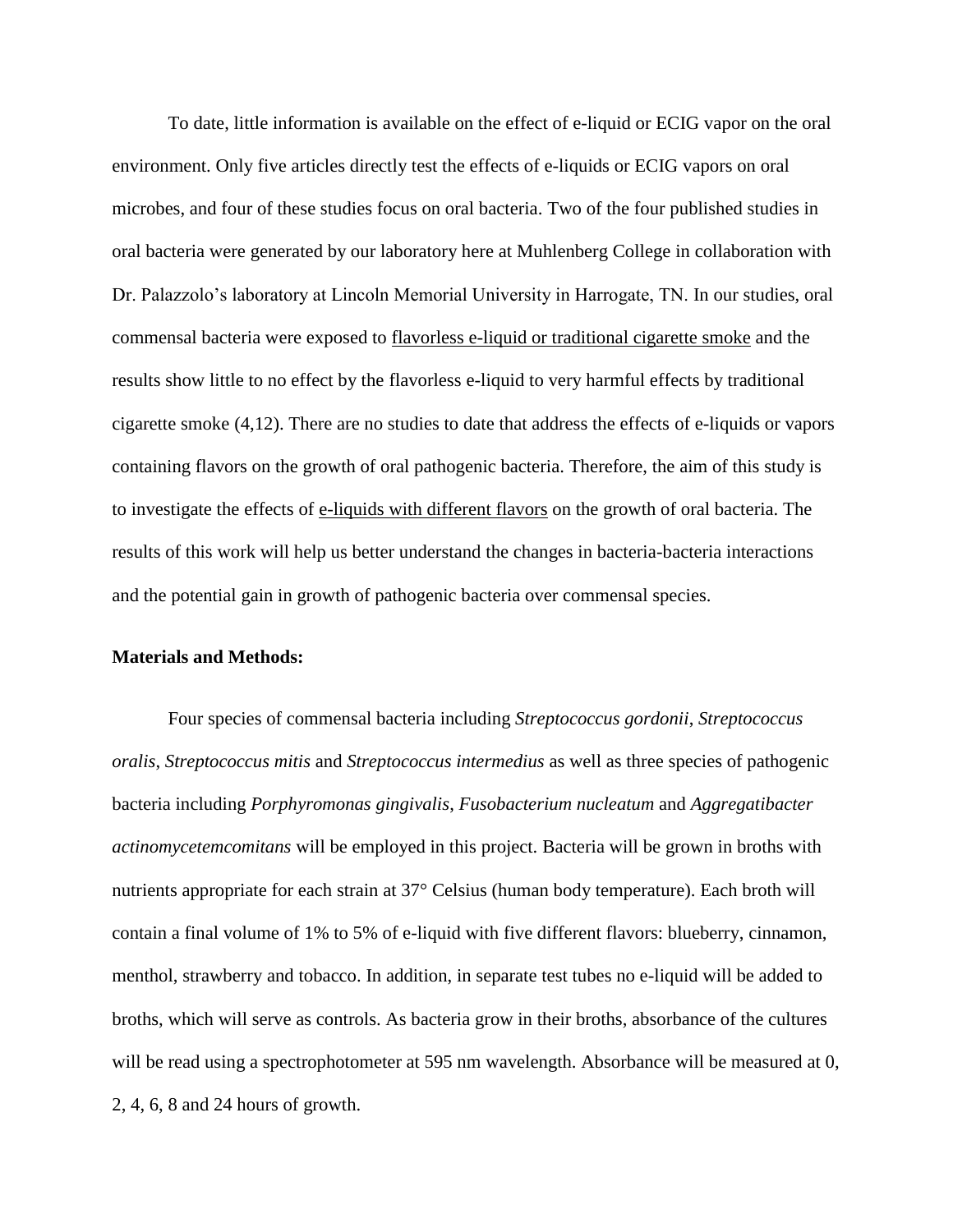Bacteria will also be grown in biofilms. To achieve this, sterile plastic plates will be treated with sterile human saliva, following the protocol of our IRB (IRB Cuadra\_S19\_18). Briefly, saliva will be collected from healthy non-smokers and non-vapers that meet the donation criteria in the IRB. Human saliva from at least five donors will be pooled and processed to remove any microbial contaminants. Sterile human saliva will be used to coat plastic surfaces of plates, simulating saliva-coated teeth. The seven aforementioned strains of bacteria will be added to these plates separately or together and allowed to adhere, similar to dental plaque on real teeth. Once adhered, bacteria will be incubated at 37  $\degree$ C with broths containing 1% to 5% e-liquids with the five different flavors or control as described above. After 24 hours of biofilm growth, biomass will be measured and biofilms images will be acquired using the scanning electron microscope in the biology department. Moreover, level toxicity of e-liquids with flavors against oral bacteria will be assessed using the fluorescent microscope in the department. Furthermore, overall amounts of specific species will be determined with molecular probes and equipment in the department.

#### **Preliminary Data:**

To ensure meaningful results and productive protocols, my laboratory has already started pilot experiments of this project. As seen in Figure 1, *S. intermedius* was grown in BHI broth without and with 1% e-liquids containing strawberry, menthol and cinnamon flavors. Based on the growth rates, all three e-liquids with flavors significantly

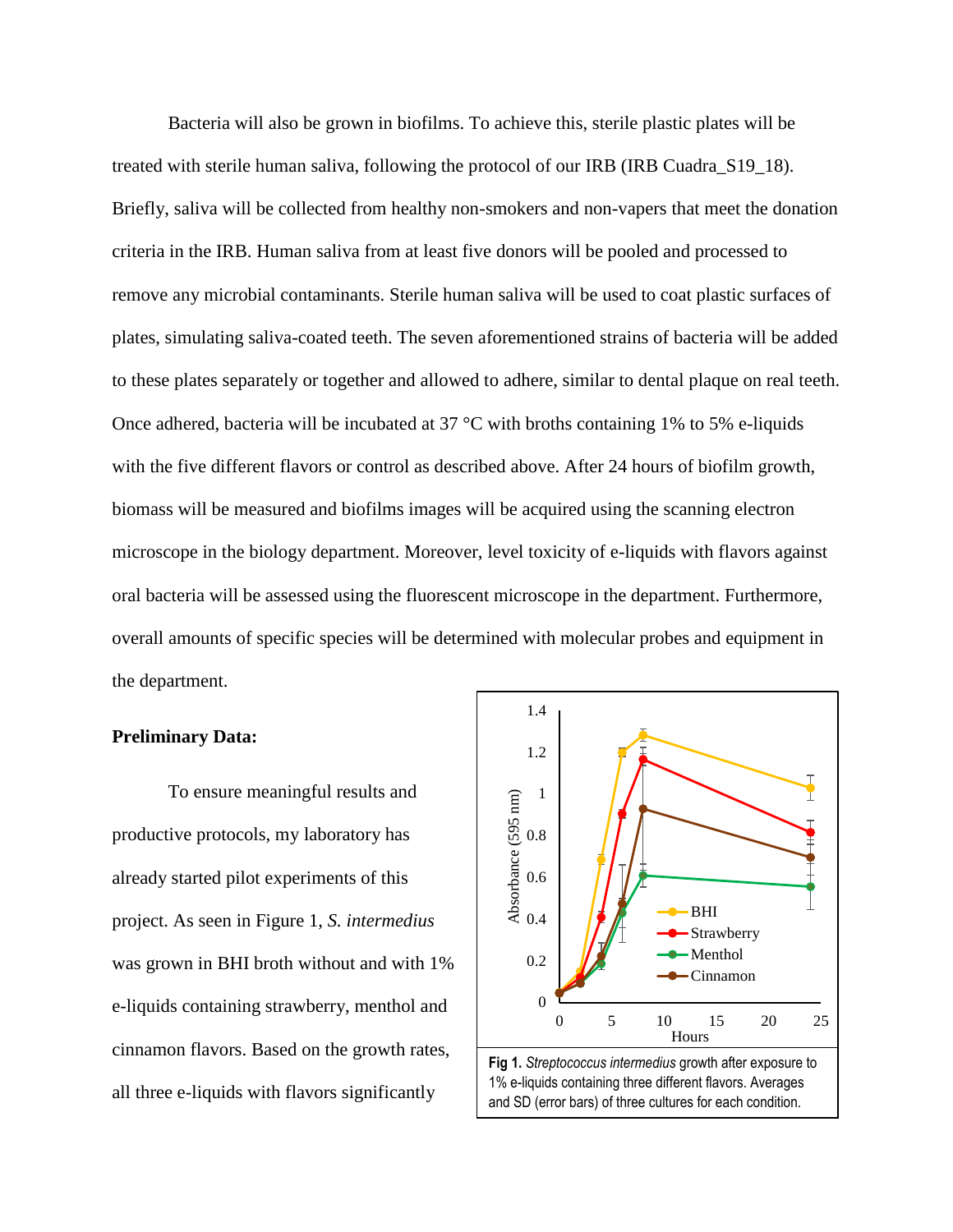reduce the growth of the strain compared to BHI control. The data indicate that these e-liquids with flavors at only 1% in broth (low dose) do affect the growth of this commensal species. Based on this, e-liquids with flavors will be used to test the growth of all seven species separately as well as altogether in biofilms, mimicking their normal communal biology in the oral cavity.

## **Expected Outcome and Professional Value:**

Based on the preliminary data, we expect significant differences in the growth of these bacteria when comparing treatments to controls. It will be interesting to observe the multispecies biofilm formation and architecture after e-liquid treatments. All these results will add to the current limited knowledge of the effects of ECIG use within the oral cavity, as this may relate to oral diseases. After publishing the first two studies on the effects of flavorless e-liquid on oral bacteria, we have created a preamble to the studies on e-liquid flavors on the same microorganisms. Therefore, we expect to present this study at the American Society of Microbiology (ASM) meeting in Chicago IL on June of this year. The ASM is the biggest organization in microbiology in the country and it is the most appropriate platform to present this work and showcase our students as co-authors. In addition, we also expect to prepare a manuscript summarizing the resutls of all above experiments and we are confident that this study will be accepted for publication in the same journal where our previous two studies have been published.

This study, its presentation and publication will give rise to several more in-depth studies for each of the species of bacteria mentioned above. For example, in the future we can study the ability of any of these species to tolerate or even become resistant to e-liquid and flavors. We can also investigate the interactions of these resistant bacteria on the host, using oral epithelial cells,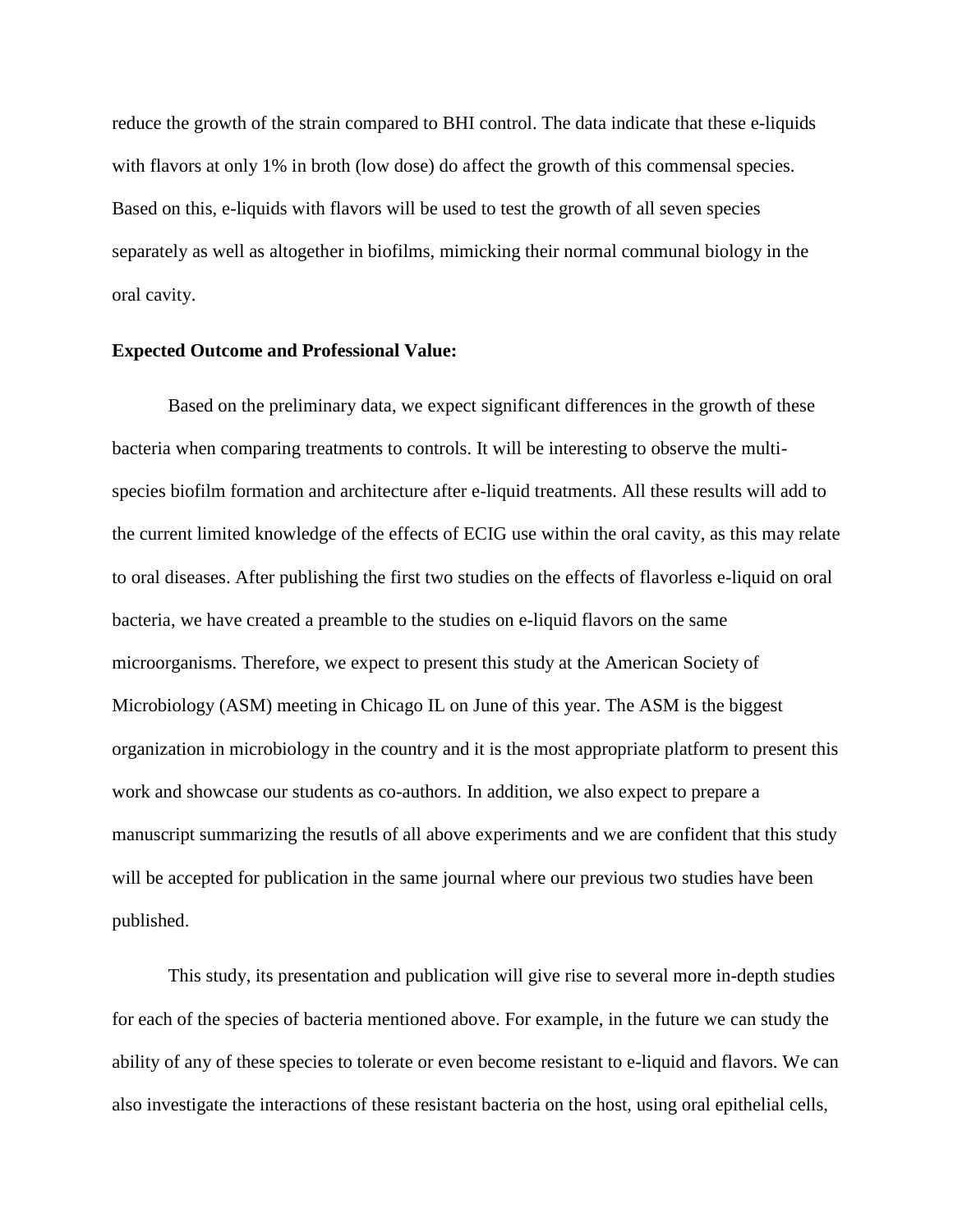which we routinely grow in our laboratory. I am very confident that these e-liquid-related projects will attract several students to work in my laboratory, especially those that are thinking of a healthcare career such as medicine or dentistry.

## **Project Requirements:**

All facilities and resources to complete this project already exist in the biology department.

## **Project Schedule and Expenses:**

Bacterial growth experiments with e-liquids will be performed in the second half of May of 2020. Biofilm experiments and microscopy will be done in June and July of 2020. The ASM presentation will be in late June. Manuscript preparation will start in early August. Except for molecular probes and fluorescent stains, most materials and supplies for this project are already in my laboratory. Travel expenses to the ASM will be paid for out-of-pocket. Publication fees will be covered by the Biology department. I have not applied to any other funding for this project. I do not have any other professional commitment during the time covered by this grant. In case the project is not completed by August of 2020, I expect to complete the remaining experiments by December of 2020.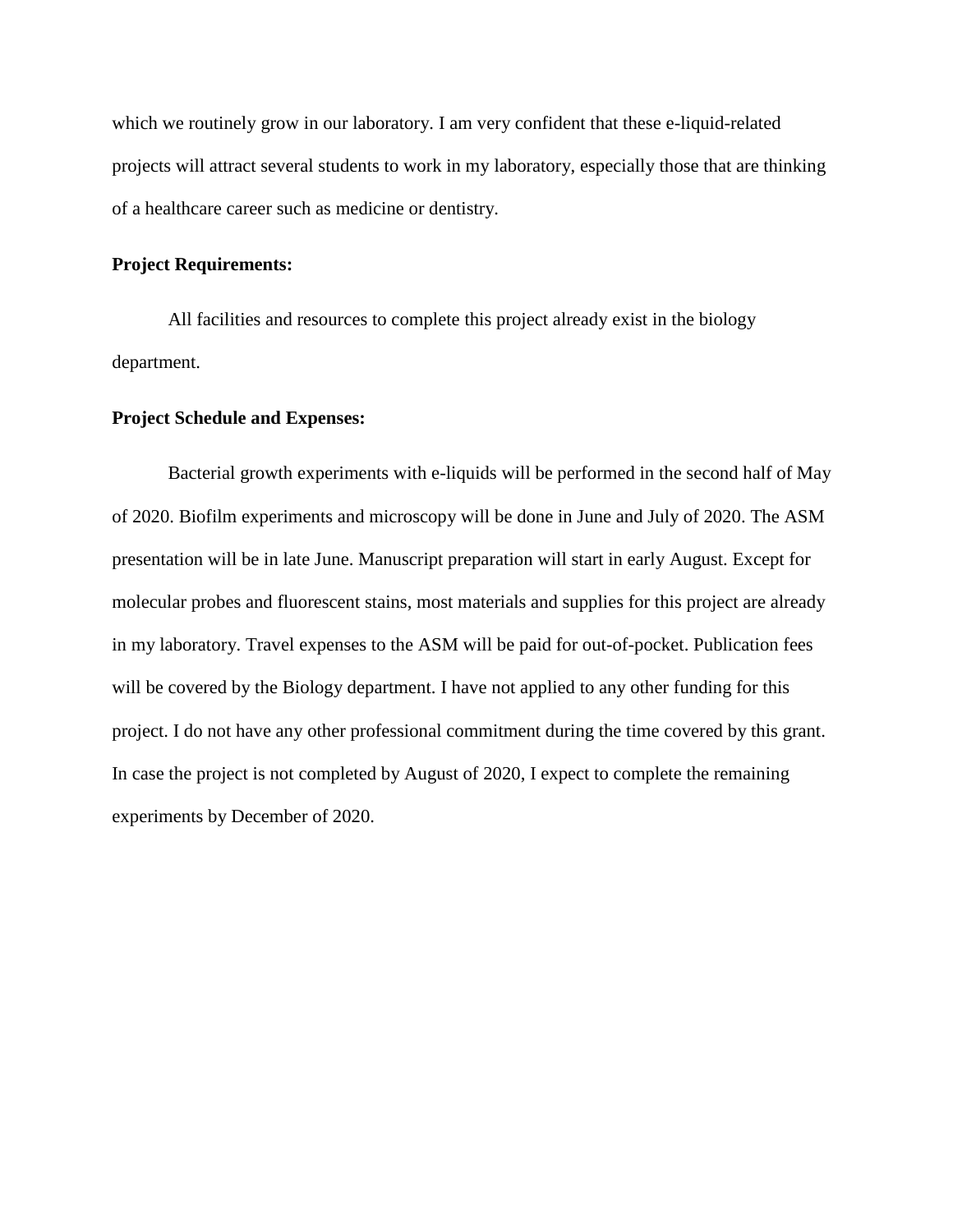# **Bibliography**

- 1. Aas JA, Paster BJ, Stokes LN, Olsen I, Dewhirst FE. Defining the Normal Bacterial Flora of the Oral Cavity*Journal of Clinical Microbiology* 2005; 43: 5721–5732.
- 2. Abusleme L, Dupuy AK, Dutzan N, *et al.* The subgingival microbiome in health and periodontitis and its relationship with community biomass and inflammation*ISME J* 2013; 7: 1016–1025.
- 3. Borgnakke WS, Ylöstalo PV, Taylor GW, Genco RJ. Effect of periodontal disease on diabetes: systematic review of epidemiologic observational evidence*Journal of Clinical Periodontology* 2013; 40: S135–S152.
- 4. Cuadra GA, Smith MT, Nelson JM, Loh EK, Palazzolo DL. A Comparison of Flavorless Electronic Cigarette-Generated Aerosol and Conventional Cigarette Smoke on the Survival and Growth of Common Oral Commensal Streptococci*Int J Environ Res Public Health* 2019; 16: e1669.
- 5. Daalderop LA, Wieland BV, Tomsin K, *et al.* Periodontal Disease and Pregnancy Outcomes: Overview of Systematic Reviews*JDR Clin Trans Res* 2018; 3: 10–27.
- 6. Dominy SS, Lynch C, Ermini F, *et al.* Porphyromonas gingivalis in Alzheimer's disease brains: Evidence for disease causation and treatment with small-molecule inhibitors*Sci Adv* 2019; 5: eaau3333.
- 7. Fonseca Fuentes X, Kashyap R, Hays JT, *et al.* VpALI-Vaping-related Acute Lung Injury: A New Killer Around the Block*Mayo Clin Proc* 2019; 94: 2534–2545.
- 8. Gotts JE, Jordt S-E, McConnell R, Tarran R. What are the respiratory effects of ecigarettes?2019 September 30 Epub.
- 9. Kolenbrander PE, Egland PG, Diaz PI, Palmer RJ. Genome-genome interactions: bacterial communities in initial dental plaque*Trends Microbiol* 2005; 13: 11–15.
- 10. Krüsemann EJZ, Boesveldt S, de Graaf K, Talhout R. An E-Liquid Flavor Wheel: A Shared Vocabulary Based on Systematically Reviewing E-Liquid Flavor Classifications in Literature*Nicotine Tob Res* 2019; 21: 1310–1319.
- 11. Marcham CL, Springston JP. Electronic cigarettes in the indoor environment*Rev Environ Health* 2019; 34: 105–124.
- 12. Nelson JM, Cuadra GA, Palazzolo DL. A Comparison of Flavorless Electronic Cigarette-Generated Aerosol and Conventional Cigarette Smoke on the Planktonic Growth of Common Oral Commensal Streptococci*Int J Environ Res Public Health* 2019; 16.